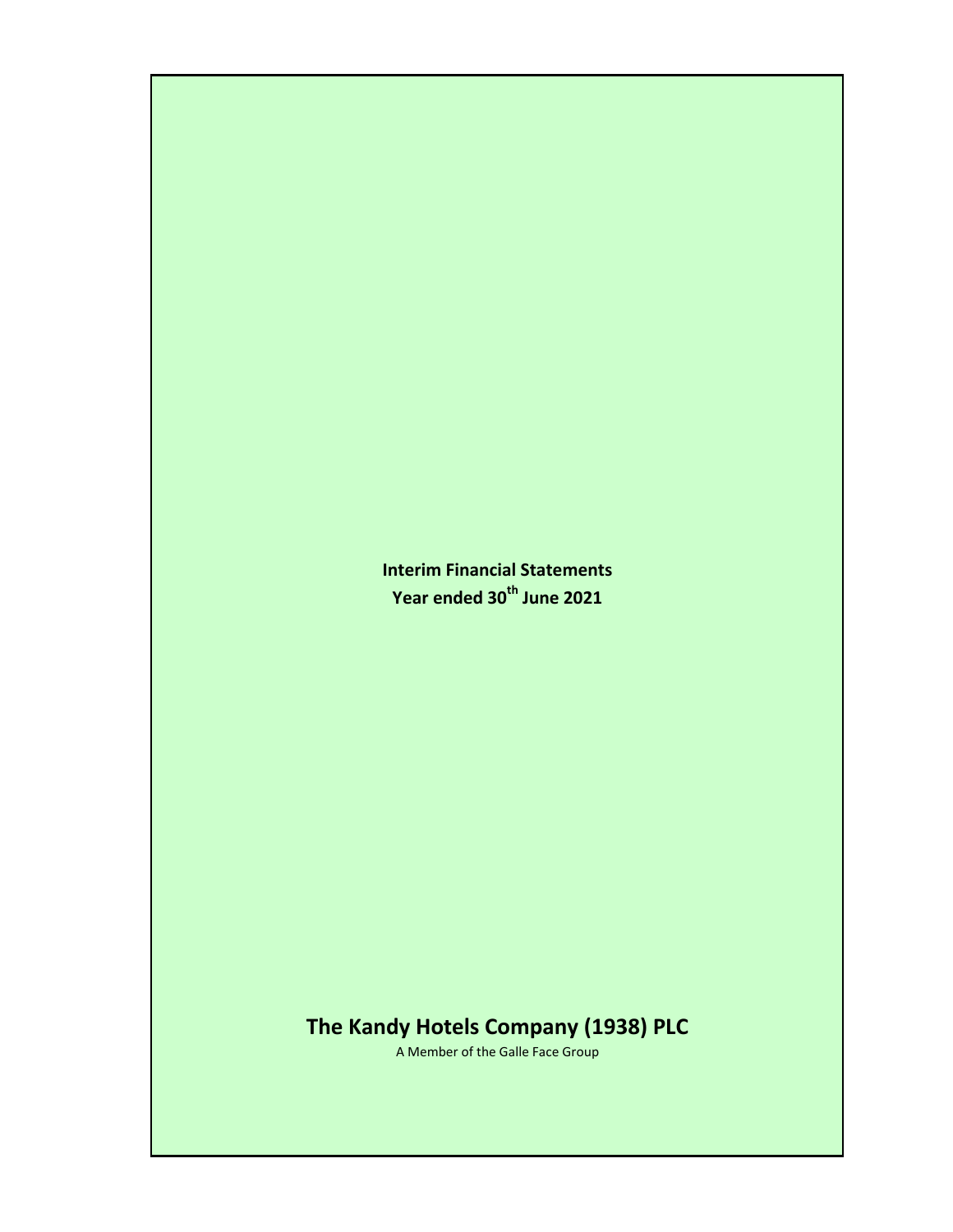# **The Kandy Hotels Company (1938) PLC**

## **CORPORATE INFORMATION**

# **Stock Exchange Listing**

The Ordinary Shares of the Company are listed on the Colombo Stock Exchange of Sri Lanka

## **Directors**

Ranjith Gunatilleke Sanjeev Gardiner - Chairman Charitha Ratwatte Lakshman Samarasinghe Priyantha Maddumage Nahil Wijesuriya Chandra Mohotti Nilanga Dela Shalike Karunasena (Alternate Director to Mr. Priyantha Maddumage)

## **Secretaries**

Accounting Systems Secretarial Services (Pvt) Ltd Level 03, No 11, Castle Lane, Colombo 04

## **Auditors**

Ernst & Young Chartered Accountants No. 201, De Saram Place, Colombo 10

# **Registered Office**

The Kandy Hotels Company (1938) PLC No. 327, Union Place, Colombo 02 Company Registration No. PQ 201

# **Hotel Reservations**

No. 02, Galle Road, Colombo 03 Tel: 011 5585858 Fax : 011 5345882 Email : sales@ceylonhotels.net Website : www.queenshotel.lk/www.hotelsuisse.lk Ceylon Hotels Corporation PLC Regency Wing - Galle Face Hotel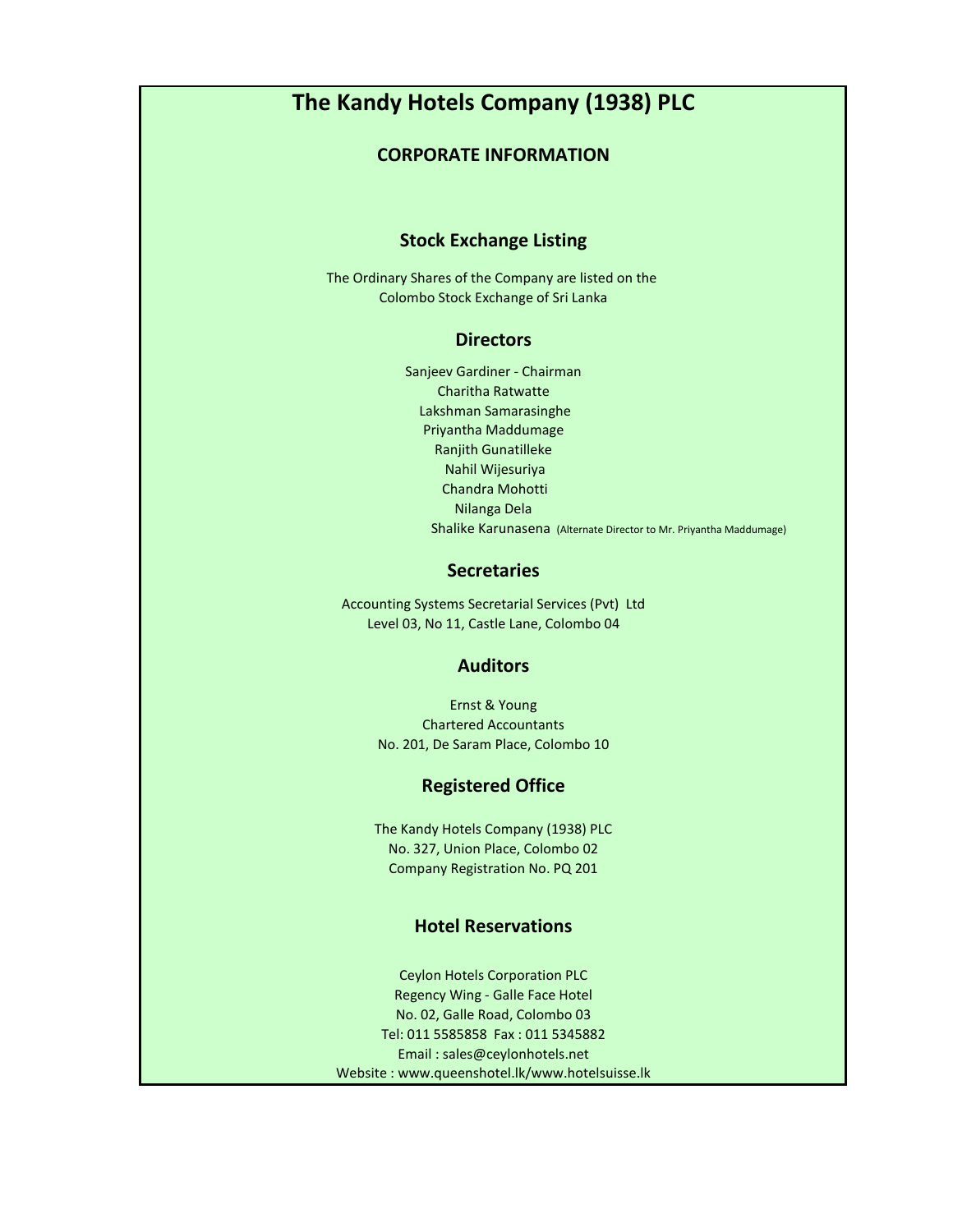# **THE KANDY HOTELS COMPANY (1938) PLC STATEMENT OF PROFIT OR LOSS AND OTHER COMPREHENSIVE INCOME**

Ē

Ŧ.

|                                                       | Group             |                              | Company                      |                   |            |
|-------------------------------------------------------|-------------------|------------------------------|------------------------------|-------------------|------------|
|                                                       |                   | Three months ended 30th June | Three months ended 30th June |                   | Variance   |
|                                                       | 2021<br>Rs. '000' | 2020<br>Rs. '000'            | 2021<br>Rs. '000'            | 2020<br>Rs. '000' | Group<br>% |
| Revenue                                               | 29,135            | 7,809                        | 29,135                       | 7,809             | 273        |
| Cost of sales                                         | (15, 584)         | (12, 929)                    | (15, 584)                    | (12, 929)         | 21         |
| <b>Gross profit</b>                                   | 13,551            | (5, 120)                     | 13,551                       | (5, 120)          | (365)      |
| <b>Other Operating Income</b>                         |                   |                              |                              |                   |            |
| Administrative expenses                               | (34, 329)         | (28, 216)                    | (34, 199)                    | (28,072)          | 22         |
| Selling & distribution expenses                       | (515)             | (672)                        | (515)                        | (672)             | (23)       |
| Other operating expenses                              |                   | (575.00)                     |                              | (575.00)          | 100        |
| <b>Results from operating activities</b>              | (21, 293)         | (34, 582)                    | (21, 163)                    | (34, 439)         | (38)       |
| Finance expenses                                      | (13, 280)         | (21, 464)                    | (13, 280)                    | (21, 464)         | (38)       |
| Finance income                                        | 18,085            | 18,284                       | 18,085                       | 18,284            | (1)        |
| Net finance cost                                      | 4,805             | (3, 180)                     | 4,805                        | (3, 180)          | (251)      |
| Share of profit / (loss) of Joint venture             | (17, 801)         | (21, 700)                    |                              |                   | (18)       |
| Profit/(Loss) before taxation                         | (34, 289)         | (59, 462)                    | (16, 358)                    | (37, 619)         | (42)       |
| Income tax                                            | 3,219             | (2, 216)                     | 3,219                        | (2, 216)          | 245        |
| Profit/(Loss) for the period                          | (31,070)          | (61, 678)                    | (13, 139)                    | (39, 835)         | (50)       |
| Other comprehensive income                            |                   |                              |                              |                   |            |
| Total comprehensive income for the period, net of tax | (31,070)          | (61, 678)                    | (13, 139)                    | (39, 835)         | (50)       |
| Earnings/(Losses) per share for the period (Rs.)      | (0.05)            | (0.11)                       | (0.02)                       | (0.07)            |            |

Note : The above figures for the Three months ended 30<sup>th</sup> June 2021 are provisional and subject to Audit. Figures in brackets indicate deductions.

All values are in Rupees Thousands unless otherwise stated.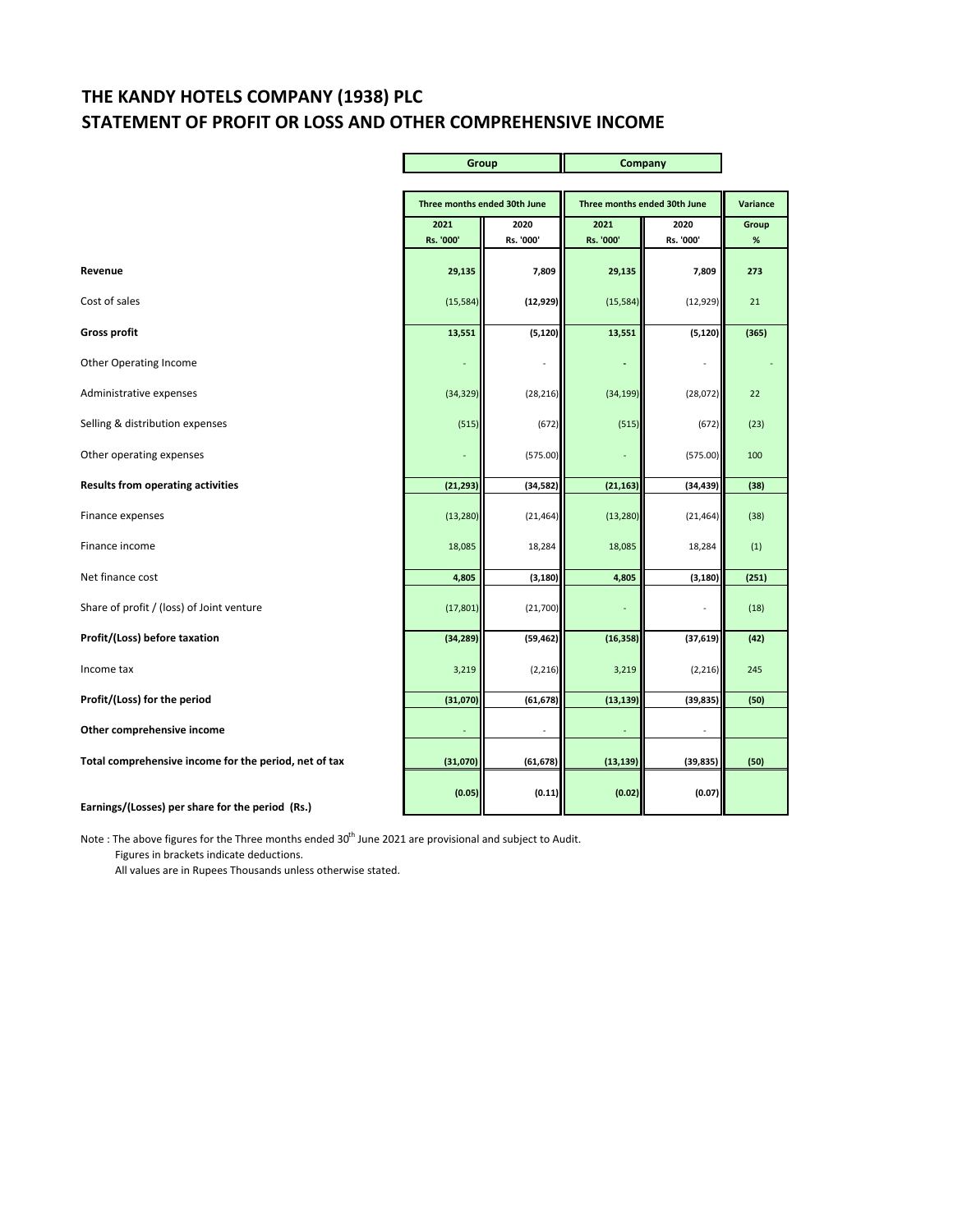# **STATEMENT OF FINANCIAL POSITION THE KANDY HOTELS COMPANY (1938) PLC**

|                                                               | Group                   |                         | Company                 |                         |                         |                         |
|---------------------------------------------------------------|-------------------------|-------------------------|-------------------------|-------------------------|-------------------------|-------------------------|
| As at                                                         | 30.06.2021<br>Rs. '000' | 30.06.2020<br>Rs. '000' | 31.03.2021<br>Rs. '000' | 30.06.2021<br>Rs. '000' | 30.06.2020<br>Rs. '000' | 31.03.2021<br>Rs. '000' |
| <b>ASSETS</b>                                                 |                         |                         |                         |                         |                         |                         |
| <b>Non Current Assets</b>                                     |                         |                         |                         |                         |                         |                         |
| Property, plant & equipment                                   | 7,445,653               | 7,511,123               | 7,461,021               | 7,445,653               | 7,511,123               | 7,461,021               |
| Intangible assets                                             | 15,606                  | 20,219                  | 16,777                  | 15,606                  | 20,219                  | 16,777                  |
| Investment in subsidiary<br>Investment in joint venture       | 90,183                  | 184,966                 | 107,984                 | 352,843                 | 352,843                 | 352,843                 |
| Investment in equity securities                               | 525,000                 | 525,000                 | 525,000                 | 525,000                 | 525,000                 | 525,000                 |
|                                                               | 8,076,442               | 8,241,308               | 8,110,782               | 8,339,102               | 8,409,185               | 8,355,641               |
| <b>Current Assets</b>                                         |                         |                         |                         |                         |                         |                         |
| Inventories                                                   | 33,838                  | 35,487                  | 33,589                  | 33.838                  | 35,487                  | 33,589                  |
| Trade and other receivables                                   | 45,809                  | 35,709                  | 36,133                  | 45,809                  | 35,709                  | 36,133                  |
| Amounts due from related party<br>Cash and cash equivalents   | 1,088,998<br>61,592     | 997,152<br>62,691       | 1,073,576<br>52,081     | 1,088,998<br>61,563     | 997,152<br>62,586       | 1,073,576<br>52,052     |
|                                                               | 1,230,237               | 1,131,040               | 1,195,378               | 1,230,207               | 1,130,934               | 1,195,349               |
|                                                               |                         |                         |                         |                         |                         |                         |
| <b>TOTAL ASSETS</b>                                           | 9,306,679               | 9,372,348               | 9,306,160               | 9,569,309               | 9,540,119               | 9,550,990               |
| <b>EQUITY AND LIABILITIES</b>                                 |                         |                         |                         |                         |                         |                         |
| Equity                                                        |                         |                         |                         |                         |                         |                         |
| Stated capital<br>Reserves                                    | 16,750<br>6,870,055     | 16,750<br>7,029,873     | 16,750<br>6,879,430     | 16,750<br>6,741,988     | 16,750<br>6,921,801     | 16,750<br>6,751,363     |
| Retained earnings                                             | 824,126                 | 783,549                 | 845,820                 | 1,215,442               | 1,060,003               | 1,219,206               |
| <b>Total Equity</b>                                           | 7,710,930               | 7,830,172               | 7,742,000               | 7,974,180               | 7,998,554               | 7,987,319               |
|                                                               |                         |                         |                         |                         |                         |                         |
| <b>Non-Current Liabilities</b><br>Interest bearing borrowings | 545,691                 | 542,872                 | 551,031                 | 545,691                 | 542,872                 | 551,031                 |
| Retirement benefit obligations                                | 5,173                   | 4,151                   | 4,554                   | 5,173                   | 4,151                   | 4,554                   |
| Deferred taxation                                             | 730,454                 | 737,106                 | 715,597                 | 730,454                 | 737,106                 | 715,597                 |
|                                                               | 1,281,318               | 1,284,129               | 1,271,181               | 1,281,318               | 1,284,129               | 1,271,181               |
| <b>Current Liabilities</b>                                    |                         |                         |                         |                         |                         |                         |
| Interest bearing borrowings<br>Trade and other payables       | 168,551<br>92,886       | 117,330<br>111,988      | 168,551<br>90,843       | 168,551<br>92,527       | 117,330<br>111,637      | 168,551<br>90,601       |
| Amounts due to related companies                              | 30,781                  | 19,713                  | 15,397                  | 30,521                  | 19,453                  | 15,150                  |
| <b>Contract liabilities</b>                                   | 4,761                   | 6,496                   | 4,725                   | 4,761                   | 6,496                   | 4,725                   |
| Income tax payable                                            | 17,426                  | 2,520                   | 13,462                  | 17,426                  | 2,520                   | 13,462                  |
| <b>Bank overdrafts</b>                                        | 25                      |                         |                         | 25                      |                         |                         |
|                                                               | 314,430                 | 258,047                 | 292,979                 | 313,811                 | 257,436                 | 292,490                 |
| TOTAL EQUITY AND LIABILITIES                                  | 9,306,678               | 9,372,348               | 9,306,160               | 9,569,309               | 9,540,119               | 9,550,990               |
|                                                               |                         |                         |                         |                         |                         |                         |
| Net Assets per Share (Rs.)                                    | 13.4                    | 13.6                    | 13.4                    | 13.8                    | 13.9                    | 13.8                    |

Note : The above figures for the Three months ended 30<sup>th</sup> June 2021 are provisional and subject to Audit. All values are in Rupees Thousands unless otherwise stated.

I certify that the Financial Statements comply with the requirements of the Companies Act No 07 of 2007.

### **Sgd** Janaka Ganegoda **Financial Controller**

The Board of Directors is responsible for the preparation and presentation of these Financial Statements. Approved & signed for and on behalf of the Board,

**Sgd Sgd** Lakshman Samarasinghe Priyantha Maddumage **Director Director**

13<sup>th</sup> August 2021

 **'- 02 -**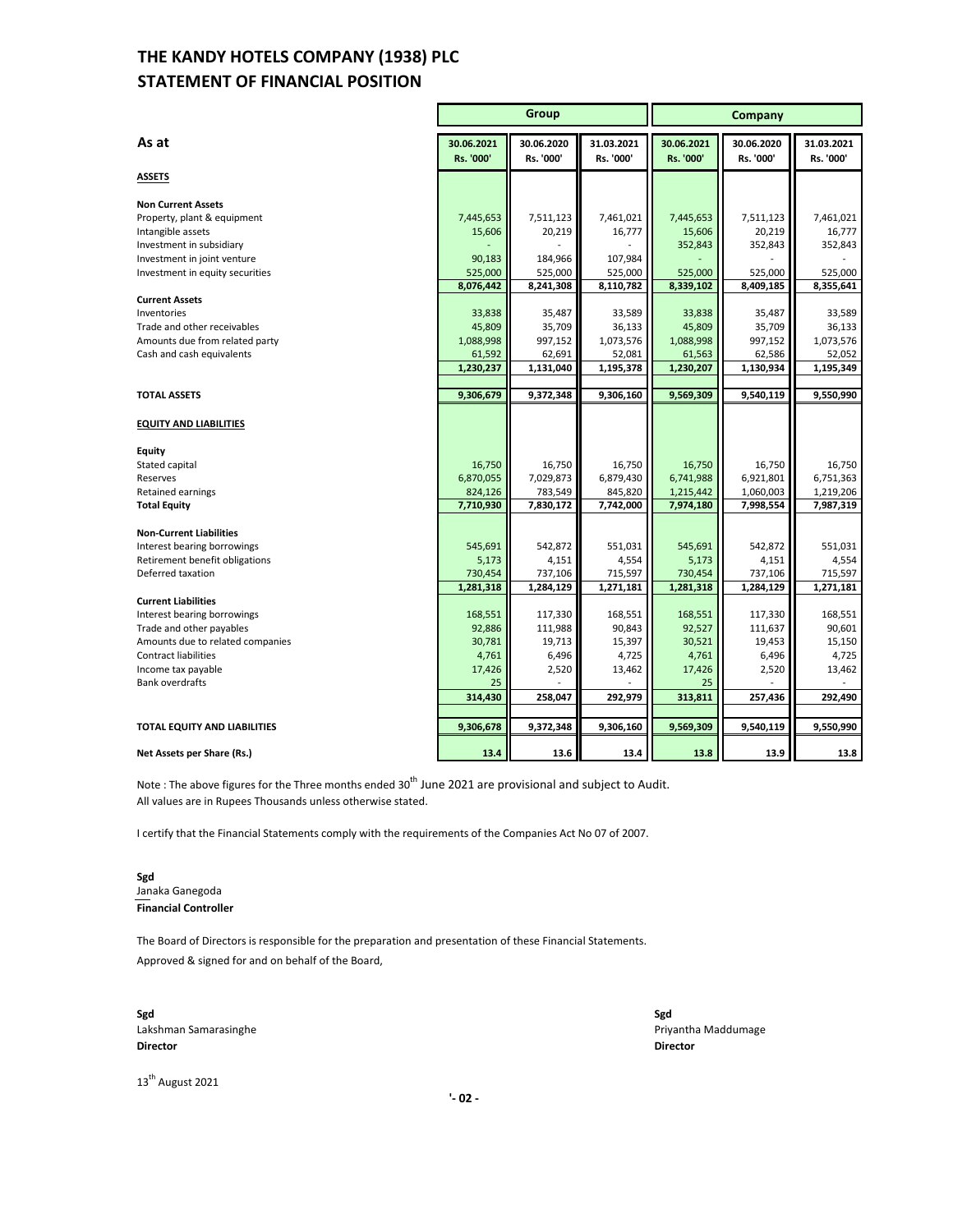## **THE KANDY HOTELS COMPANY (1938) PLC**

### **STATEMENT OF CHANGES IN EQUITY**

**Period ended 30th June 2021**

### **Balance as at 31st March 2020 (75,000) 16,750 6,954,430 1,013,870 7,910,050**

# Share of other comprehensive income attributable to joint venture **Total Comprehensive Income**

| Group                                                             | <b>Stated</b> | <b>FVOCI</b>   | <b>Revaluation</b> | Retained        | Total         |
|-------------------------------------------------------------------|---------------|----------------|--------------------|-----------------|---------------|
|                                                                   | Capital       | <b>Reserve</b> | <b>Reserves</b>    | <b>Earnings</b> | <b>Equity</b> |
|                                                                   | Rs. '000'     | Rs. '000'      | Rs. '000'          | Rs. '000'       | Rs. '000'     |
|                                                                   |               |                |                    |                 |               |
| Balance as at 31 <sup>st</sup> March 2020                         | 16,750        | (75,000)       | 6,954,430          | 1,013,870       | 7,910,050     |
| Profit / (Loss) for the period                                    |               |                |                    | (167, 524)      | (167, 524)    |
|                                                                   |               |                |                    | (167, 524)      | (167, 524)    |
| Other comprehensive income                                        |               |                |                    |                 |               |
| Actuarial loss on defined benefit plans (net of tax)              |               |                |                    | (606)           | (606)         |
| Share of other comprehensive income attributable to joint venture |               |                |                    | 88              | 88            |
| <b>Total Comprehensive Income</b>                                 |               |                |                    | (168, 042)      | (168, 042)    |
| Dividends - (15% Cumulative preference shares)                    |               |                |                    | (8)             | (8)           |
| Balance as at 31 <sup>st</sup> March 2021                         | 16,750        | (75,000)       | 6,954,430          | 845,820         | 7,742,000     |
|                                                                   |               |                |                    |                 |               |
| Profit / (Loss) for the period                                    |               |                |                    | (31,070)        | (31,070)      |
| Total comprehensive income                                        |               |                |                    | (31,070)        | (31,070)      |
|                                                                   |               |                |                    |                 |               |
| Transfer to retained earnings                                     |               |                | (9, 375)           | 9,375           |               |
| Balance as at 30 <sup>th</sup> June 2021                          | 16,750        | (75,000)       | 6,945,055          | 824,126         | 7,710,930     |
|                                                                   |               |                |                    |                 |               |

| Company                                              | <b>Stated</b> | <b>FVOCI</b>   | <b>Revaluation</b> | <b>Retained</b> | <b>Total</b>  |
|------------------------------------------------------|---------------|----------------|--------------------|-----------------|---------------|
|                                                      | Capital       | <b>Reserve</b> | <b>Reserves</b>    | <b>Earnings</b> | <b>Equity</b> |
|                                                      | Rs. '000'     | Rs. '000'      | Rs. '000'          | Rs. '000'       | Rs. '000'     |
|                                                      |               |                |                    |                 |               |
| Balance as at 31 <sup>st</sup> March 2020            | 16,750        | (75,000)       | 6,826,363          | 1,272,721       | 8,040,834     |
|                                                      |               |                |                    |                 |               |
| Profit / (Loss) for the period                       |               |                |                    | (52, 901)       | (52, 901)     |
|                                                      |               |                |                    |                 |               |
| Other comprehensive income                           |               |                |                    |                 |               |
| Actuarial loss on defined benefit plans (net of tax) |               |                |                    | (606)           | (606)         |
| Total comprehensive income                           |               |                |                    | (53, 508)       | (53, 508)     |
|                                                      |               |                |                    |                 |               |
| Dividends-(15% Cumulative preference shares)         |               |                |                    | (8)             | (8)           |
| Balance as at 31 <sup>st</sup> March 2021            | 16,750        | (75,000)       | 6,826,363          | 1,219,206       | 7,987,319     |
|                                                      |               |                |                    |                 |               |
| Profit / (Loss) for the period                       |               |                |                    | (13, 139)       | (13, 139)     |
| Total comprehensive income                           |               |                |                    | (13, 139)       | (13, 139)     |
|                                                      |               |                |                    |                 |               |
| Transfer to retained earnings                        |               |                | (9, 375)           | 9,375           |               |
| Balance as at 30 <sup>th</sup> June 2021             | 16,750        | (75,000)       | 6,816,988          | 1,215,442       | 7,974,180     |
|                                                      |               |                |                    |                 |               |

Note : The above figures for the Three months ended 30<sup>th</sup> June 2021 are provisional and subject to Audit. Figures in brackets indicate deductions.

All values are in Rupees Thousands unless otherwise stated.

#### **'- 03 -**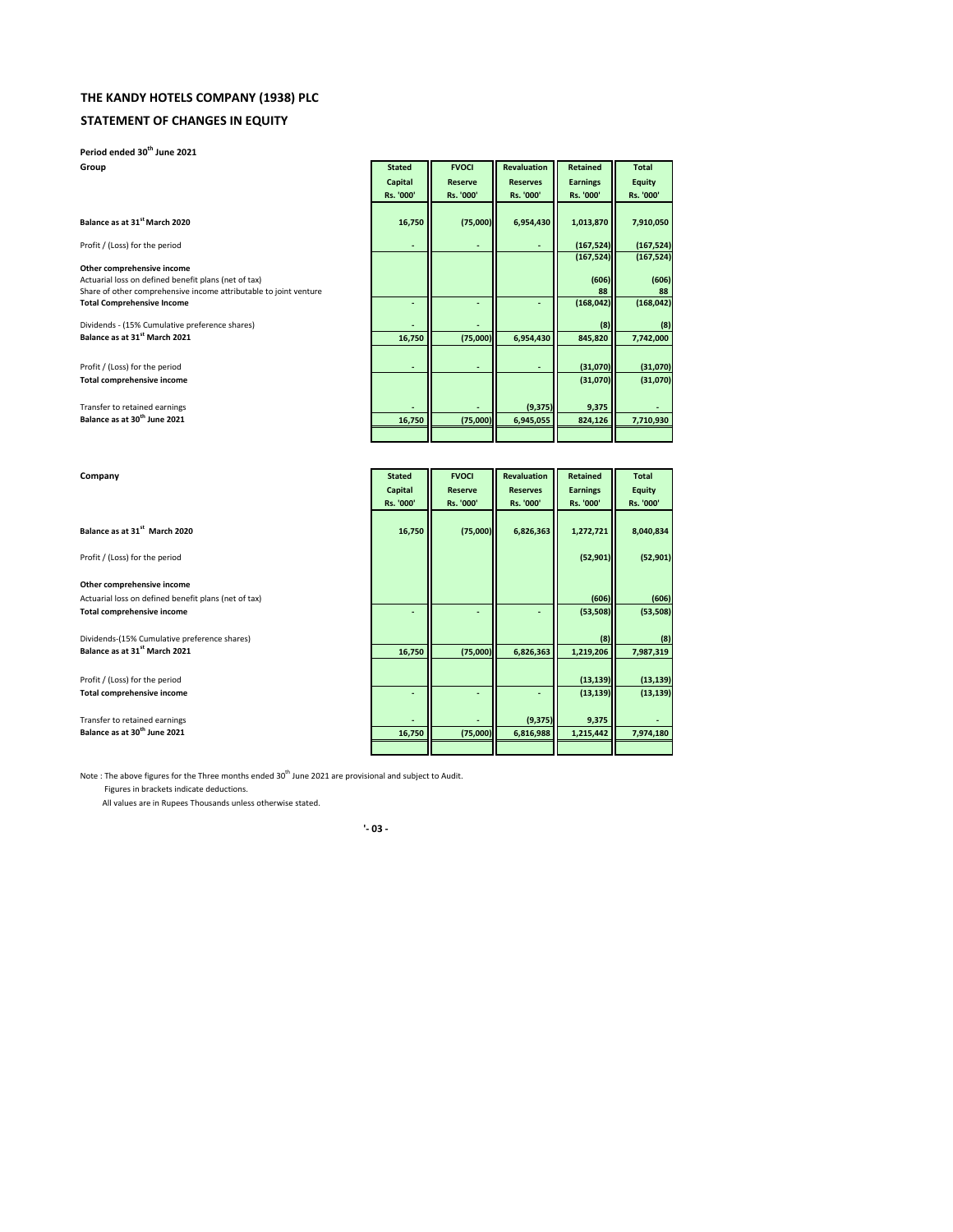## **STATEMENT OF CHANGES IN EQUITY**

## **Period ended 30th June 2020**

**Group Group Group Example 2011 Group CONFINGIBLE ACCIDENT Revaluation Retained Total <b>Total** 

| Balance as at 31 <sup>st</sup> March 2019 |  |
|-------------------------------------------|--|
|-------------------------------------------|--|

### **Other comprehensive income**

|                                                                   | Capital<br>Rs. '000' | Reserve<br>Rs. '000' | <b>Reserves</b><br>Rs. '000' | <b>Earnings</b><br>Rs. '000' | Equity<br>Rs. '000' |
|-------------------------------------------------------------------|----------------------|----------------------|------------------------------|------------------------------|---------------------|
| Balance as at 31 <sup>st</sup> March 2019                         | 16,750               |                      | 5,882,780                    | 1,054,452                    | 6,953,982           |
| Net Profit / (Loss) for the year                                  |                      |                      |                              | (71, 033)                    | (71, 033)           |
| Other comprehensive income                                        |                      |                      |                              |                              |                     |
| Actuarial gains on defined benefit plans                          |                      |                      |                              | (157)                        | (157)               |
| Total other comprehensive income for the year net of tax          |                      | (75,000)             | 1,260,787                    | (176, 532)                   | 1,009,255           |
| Share of other comprehensive income attributable to joint venture |                      |                      |                              | (159)                        | (159)               |
| <b>Total Comprehensive Income</b>                                 |                      | (75,000)             | 1,260,787                    | (247, 882)                   | 937,905             |
| Transfers to retained earnings                                    |                      |                      | (30, 955)                    | 30,955                       |                     |
| Dividends-(15% Cumulative preference shares)                      |                      |                      |                              | (38)                         | (38)                |
| Balance as at 31 <sup>st</sup> March 2020                         | 16,750               | (75,000)             | 7,112,612                    | 837,488                      | 7,891,849           |
| Profit / (Loss) for the period                                    |                      |                      |                              | (61, 678)                    | (61, 678)           |
| Share of other comprehensive income attributable to joint venture |                      |                      |                              |                              |                     |
| <b>Total comprehensive income</b>                                 |                      |                      |                              | (61, 678)                    | (61, 678)           |
| Transfer to retained earnings                                     |                      |                      | (7, 739)                     | 7,739                        |                     |
| Balance as at 30 <sup>th</sup> June 2020                          | 16,750               | (75,000)             | 7,104,873                    | 783,549                      | 7,830,171           |
|                                                                   |                      |                      |                              |                              |                     |

┑

| Company                                                  | <b>Stated</b> | <b>FVOCI</b> | <b>Revaluation</b> | Retained        | Total         |
|----------------------------------------------------------|---------------|--------------|--------------------|-----------------|---------------|
|                                                          | Capital       | Reserve      | <b>Reserves</b>    | <b>Earnings</b> | <b>Equity</b> |
|                                                          | Rs. '000'     | Rs. '000'    | Rs. '000'          | Rs. '000'       | Rs. '000'     |
|                                                          |               |              |                    |                 |               |
| Balance as at 31 <sup>st</sup> March 2019                | 16,750        |              | 5,774,708          | 1,214,025       | 7,005,483     |
| Net Profit / (Loss) for the year                         |               |              |                    | 23,846          | 23,846        |
| Other comprehensive income                               |               |              |                    |                 |               |
| Actuarial gains on defined benefit plans                 |               |              |                    | (157)           | (157)         |
| Total other comprehensive income for the year net of tax |               | (75,000)     | 1,260,787          | (176, 532)      | 1,009,255     |
| <b>Total Comprehensive Income</b>                        |               | (75,000)     | 1,260,787          | (152, 843)      | 1,032,944     |
| Transfers to retained earnings                           |               |              | (30, 955)          | 30,955          |               |
| Dividends-(15% Cumulative preference shares)             |               |              |                    | (38)            | (38)          |
| Balance as at 31 <sup>st</sup> March 2020                | 16,750        | (75,000)     | 7,004,540          | 1,092,099       | 8,038,389     |
| Profit / (Loss) for the period                           |               |              |                    | (39, 835)       | (39, 835)     |
| Total comprehensive income                               |               |              |                    | (39, 835)       | (39, 835)     |
| Transfer to retained earnings                            |               |              | (7,738.78)         | 7,739           |               |
| Balance as at 30 <sup>th</sup> June 2020                 | 16,750        | (75,000)     | 6,996,801          | 1,060,003       | 7,998,554     |
|                                                          |               |              |                    |                 |               |

Note : The above figures for the Three months ended 30<sup>th</sup> June 2021 are provisional and subject to Audit.

Figures in brackets indicate deductions.

All values are in Rupees Thousands unless otherwise stated.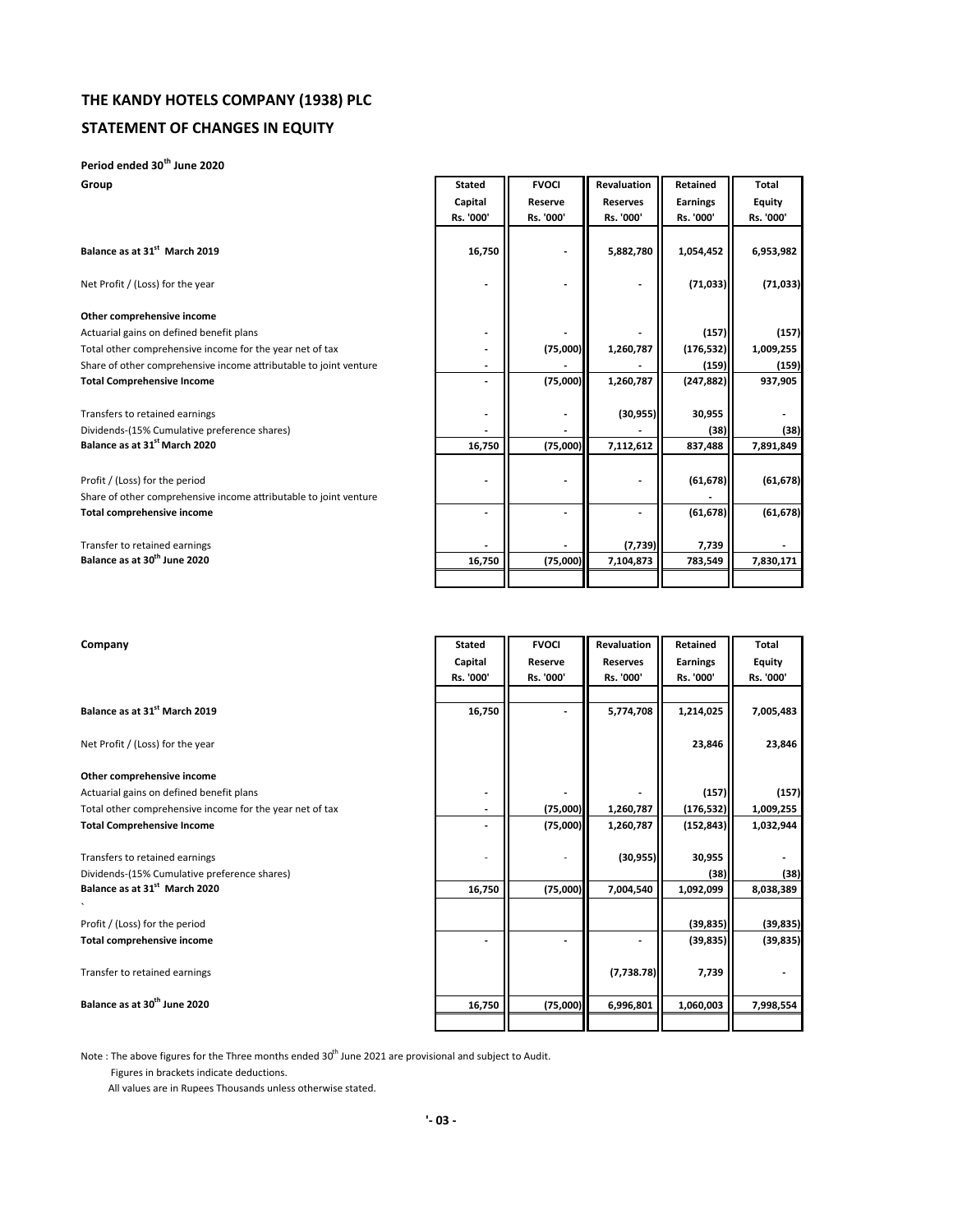# **THE KANDY HOTELS COMPANY (1938) PLC STATEMENT OF CASH FLOWS**

|                                                                     | Group          |           | <b>Company</b> |           |
|---------------------------------------------------------------------|----------------|-----------|----------------|-----------|
|                                                                     |                |           |                |           |
| Period ended 30 <sup>th</sup> June 2021                             | 2021           | 2020      | 2021           | 2020      |
|                                                                     | Rs.'000'       | Rs.'000'  | Rs.'000'       | Rs.'000'  |
| <b>Cash Flows from Operating Activities</b>                         |                |           |                |           |
| Profit before tax                                                   | (34, 289)      | (59, 462) | (16, 358)      | (37, 618) |
| <b>Adjustments for:</b>                                             |                |           |                |           |
| Finance income                                                      | (18,085)       | (18, 284) | (18,085)       | (18, 284) |
| Finance expenses                                                    | 13,280         | 21,464    | 13,280         | 21,464    |
| Share of results of equity accounted investee                       | 17,801         | 21,700    |                |           |
| Depreciation of property, plant and equipment                       | 15,833         | 14,511    | 15,833         | 14,511    |
| Amortization of intangible assets                                   | 1,171          | 1,191     | 1,171          | 1,191     |
| Provision for retirement benefit plans - gratuity                   | 619            |           | 619            |           |
| Operating profit before working capital changes                     | (3,669)        | (18, 880) | (3,539)        | (18, 736) |
| (Increase)/decrease in inventories                                  | (249)          | 2,273     | (249)          | 2,273     |
| (Increase)/decrease in trade and other receivables                  | (9,676)        | 47,530    | (9,676)        | 47,530    |
| (Increase)/decrease in amount due from related parties              | (15, 422)      | (90, 897) | (15, 422)      | (90, 897) |
| Increase/(decrease) in trade and other payables                     | 24,120         | (11, 485) | 24,003         | (11, 629) |
| Increase/(decrease) in amount due to related parties                | 15,383         | 782       | 15,371         | 782       |
| Cash generated from/ (used in) operations                           | 10,488         | (70,677)  | 10,488         | (70, 677) |
|                                                                     |                |           |                |           |
| Finance expenses paid                                               | (13, 280)      | (21, 464) | (13, 280)      | (22, 607) |
| Income tax paid                                                     |                |           |                | (500)     |
| Gratuity paid                                                       |                | (130)     |                | (368)     |
| Cash generated from/(used in) operating activities                  | (2,792)        | (92, 271) | (2,791)        | (94,152)  |
|                                                                     |                |           |                |           |
| Cash flows from investing activities                                |                |           |                |           |
| Interest received                                                   | 18,085         | 18,284    | 18,085         | 18,284    |
| Purchase and construction of property, plant and equipment          | (466)          | (54)      | (466)          | (54)      |
| Cash generated from/(used in) investing activities                  | 17,619         | 18,231    | 17,619         | 18,231    |
| Cash flows from/ (used in) financing activities                     |                |           |                |           |
| Increase / (Repayment) in Interest bearing borrowings               | (5, 340)       | 16,460    | (5, 340)       | 16,460    |
| Net cash flow from /(used in) financing activities                  | (5, 340)       | 16,460    | (5, 340)       | 16,460    |
|                                                                     |                |           |                |           |
| Net Increase/(Decrease) in Cash and cash equivalents                | 9,487          | (57, 581) | 9,486          | (57, 580) |
| Cash and cash equivalents at the beginning of the year              | 52,081         | 120,272   | 52,052         | 120,167   |
| Net Cash & cash equivalents as at 30 <sup>th</sup> June             | 61,568         | 62,691    | 61,538         | 62,586    |
| Analysis of net Cash & cash equivalents as at 30 <sup>th</sup> June |                |           |                |           |
|                                                                     |                |           |                |           |
| Cash & cash equivalents<br><b>Bank Overdrafts</b>                   | 61,592         | 62,691    | 61,563         | 62,586    |
| Net Cash & cash equivalents as at 30 <sup>th</sup> June             | (25)<br>61,567 | 62,691    | (25)<br>61,538 | 62,586    |
|                                                                     |                |           |                |           |
|                                                                     |                |           |                |           |

Note : The above figures for the Three months ended 30<sup>th</sup> June 2021 are provisional and subject to Audit.

Figures in brackets indicate deductions.

All values are in Rupees Thousands unless otherwise stated.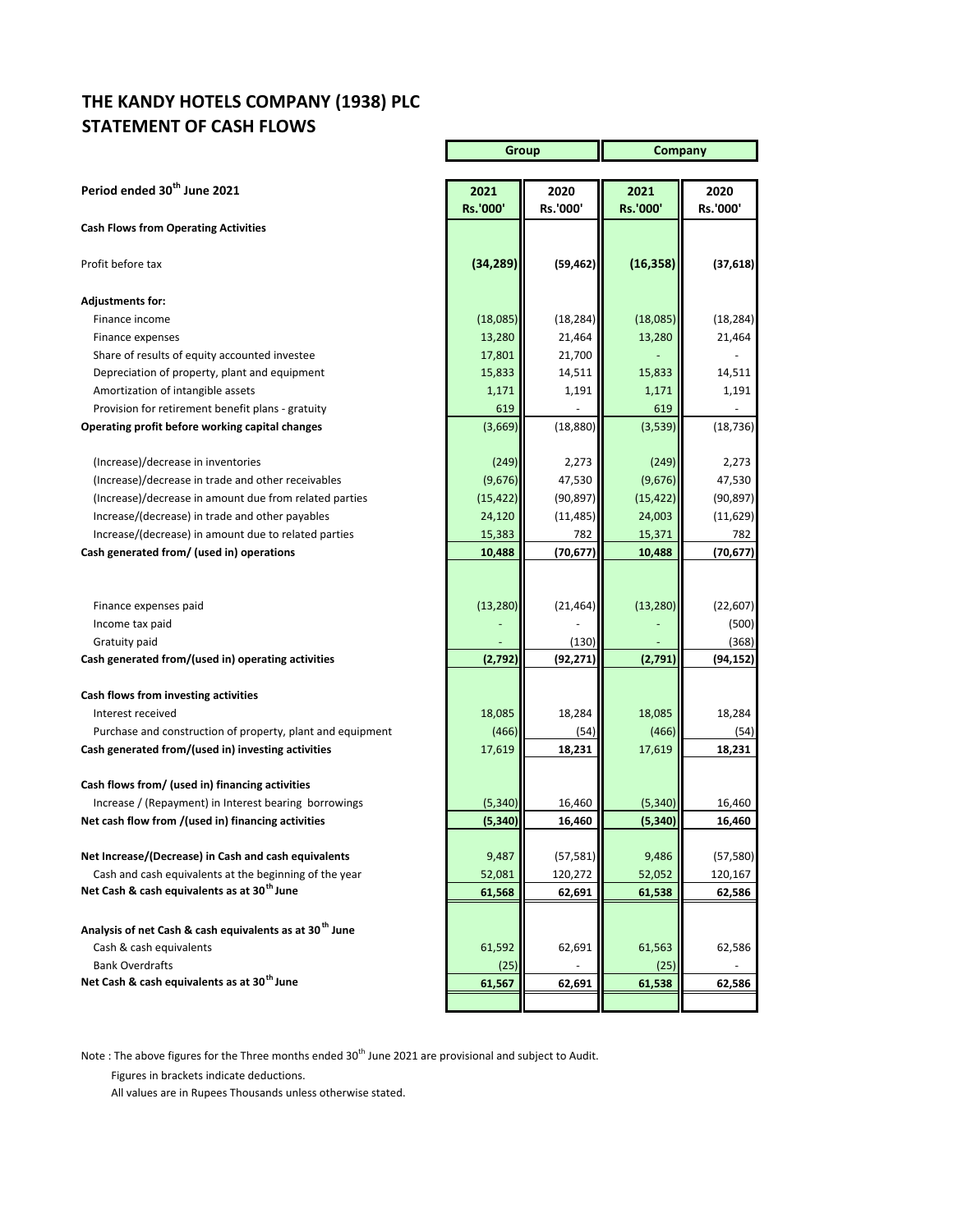# **THE KANDY HOTELS COMPANY (1938) PLC NOTES TO INTERIM FINANCIAL STATEMENTS**

### **01) Basis of preparation**

The interim condensed financial statements of the Company and those consolidated have been prepared in compliance with Sri Lanka Accounting Standard LKAS 34 - Interim Financial Reporting. These interim financial statements should be read in conjunction with the annual financial statements for the year ended  $31^{st}$  March 2021.

### **02) Interim Condensed Financial Statements**

The financial statements for the period ended  $30<sup>th</sup>$  June 2021, includes "the Company" referring to The Kandy Hotels Company (1938) PLC, as the holding company and "the Group" referring to the companies whose accounts have been consolidated therein.

### **03) Accounting Policies**

The Accounting policies are in line with the policies published in the annual financial statements for the year ended 31<sup>st</sup> March 2021.

### **04) Stated capital**

The Number of shares representing the Stated Capital 577,500,000 Ordinary Shares and 50,000 fully paid Preference shares @ 15% as at  $30<sup>th</sup>$  June 2021.

### **05) Operating segment**

A segment is a distinguishable component of an enterprise that is engaged in either providing products or services (Business Segment) or in providing products or services within a particular economic environment (Geographical Segment), which is subject to risks & rewards that are different from those of the segment. However, there are no distinguishable components to be identified as segment for the company.

### **06) Status of Operation**

As communicated in previous interim results, COVID-19 pandemic has severely impacted the business of the Company and the Group during the period under review. Arrival of tourists to the country will likely take place when global travel and tourism returns

The Kandy Hotels Company (1938) PLC continues to rely on the domestic travel segment during this period. During the period under review Suisse Hotel operated as a paid quarantining facility for repatriates. However, this uncertain phase also presents several challenges to the domestic travel segment as well, given its vulnerability to the spread of COVID-19 within Sri Lanka.

Given these market conditions, the Company and the Group continuous to operate a lean business model whilst also prioritizing on health, safety and hygiene standards which is a core part of traveler expectations.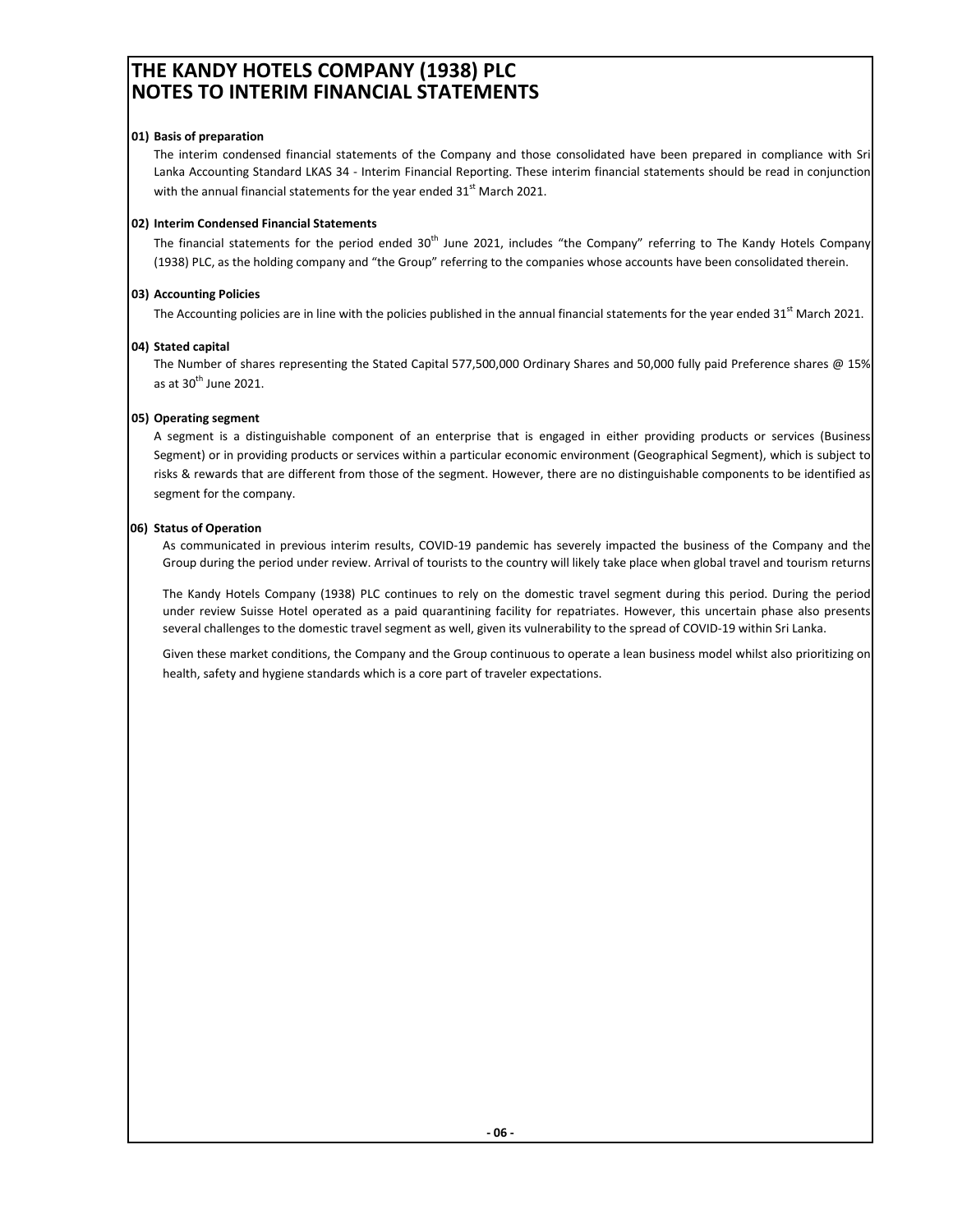### **THE KANDY HOTELS COMPANY (1938) PLC NOTES TO INTERIM FINANCIAL STATEMENTS**

#### **07) Investment in equity securities**

Investment in equity securities represent 16.11% stake in United Hotels Co Ltd, which is a subsidiary of Ceylon Hotels Corporation PLC is carried at fair value.

#### **08) Interest bearing loans & borrowings**

Company received a capital and interest moratorium (from April 2020 to Sept 2021) on the existing term loan and overdrafts in accordance

with the financial relief package announced by the Government of Sri Lanka to the Tourism industry, amidst of the Covid-19 epidemic.

#### **09) Related Party Transactions**

The company carries out transactions in the ordinary course of its business with parties who are defined as related parties in LKAS 24. The details of which are reported below.

| For the Year ended 31 <sup>th</sup> March                                    |      | Company                  |        |
|------------------------------------------------------------------------------|------|--------------------------|--------|
| <b>In LKR '000</b>                                                           | Note | 2021                     | 2020   |
| <b>Recurrent Related Party Transactions</b>                                  |      |                          |        |
| <b>Transactions with Parent Company</b>                                      |      |                          |        |
| <b>Cevion Hotels Corporation PLC</b>                                         |      |                          |        |
| Expenses paid by CHC on behalf of company                                    | A    | 429                      | 104    |
| Interest Charged by company on related party loans                           | в    | 18.085                   | 18,283 |
| Settlement of Expenses/interest paid by CHC                                  |      | 2,663                    | ۰.     |
| Loan Advances to CHC                                                         | в    | $\overline{\phantom{a}}$ | 64.000 |
| <b>Transactions with Other Related Company</b><br>Galle Face Group (Pvt) Ltd |      |                          |        |
| Net Expenses paid by GFG on behalf of company                                | A    | 1.550.249                |        |

#### **Non recurrent Related Party Transactions**

There are no non-recurrent related party transactions for the period ended 31<sup>st</sup> June 2021.

#### **Note :**

**A)** Transactions carried out in the ordinary course of business and charge at the face value of the expenses.

**B)** Terms and conditions related to inter company borrowings/lending's :

| <b>Company</b>                      | Party      | Repayme  | <b>Interest Rate</b>                          |
|-------------------------------------|------------|----------|-----------------------------------------------|
| The Kandy Hotels Company (1938) PLC | Lender     | On.      | AWPLR + 2% for the balance upto Rs 100 Mn and |
| Ceylon Hotels Corporation PLC       | Borrower I | Demand I | $AWDR + 1%$ for the remaining                 |

#### **10) Contingent liabilities**

There has not been any significant changes in the nature of Contingent Liabilities which were disclosed in the Annual Report for the year ended 31<sup>st</sup> March 2021.

### **11) Subsequent events**

There were no material events taken place after the Balance Sheet date which would require adjustments or disclosure in the Interim Financial Statement.